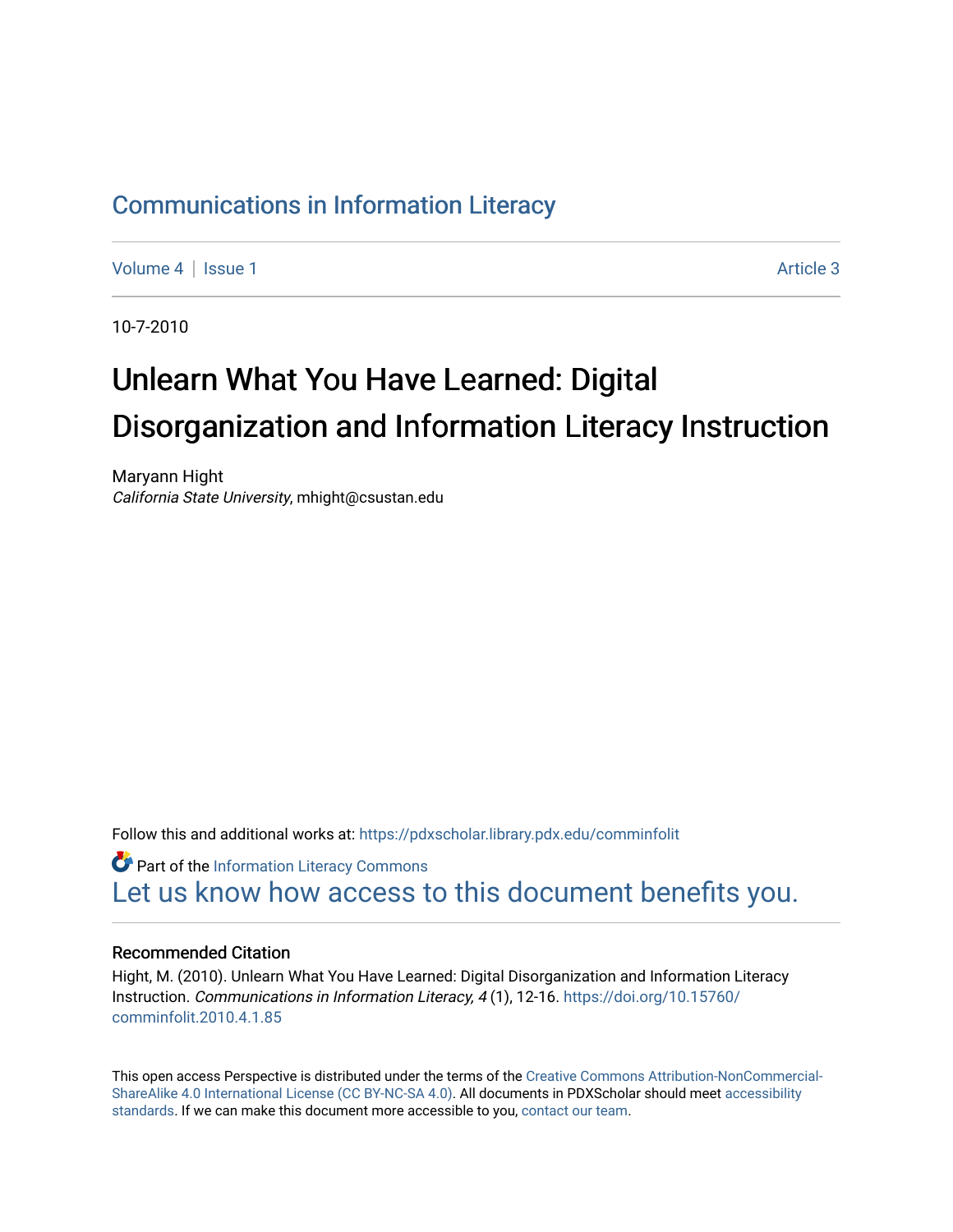# Communications in **INFORMATION LITERACY**

Volume 4, Issue 1, 2010

INVITED COLUMN [PERSPECTIVES]

# UNLEARN WHAT YOU HAVE LEARNED

Digital Disorganization and Information Literacy Instruction

Maryann Hight *California State University, Stanislaus* 

ABSTRACT

Traditional organizational schemes utilized for class design and for the organization of research materials means little to students comfortable with the disorganized internet environment. This article examines how constructivist principles and the disorganization of the internet was utilized to design a unique online information literacy course.

*Communications in Information Literacy* publishes invited editorial content, including reviews of books and other media, interviews with select figures in the information literacy community, and guest editorial and opinion.

If you are interested in contributing editorial content to the journal, please inquire with the Editors (editors@comminfolit.org).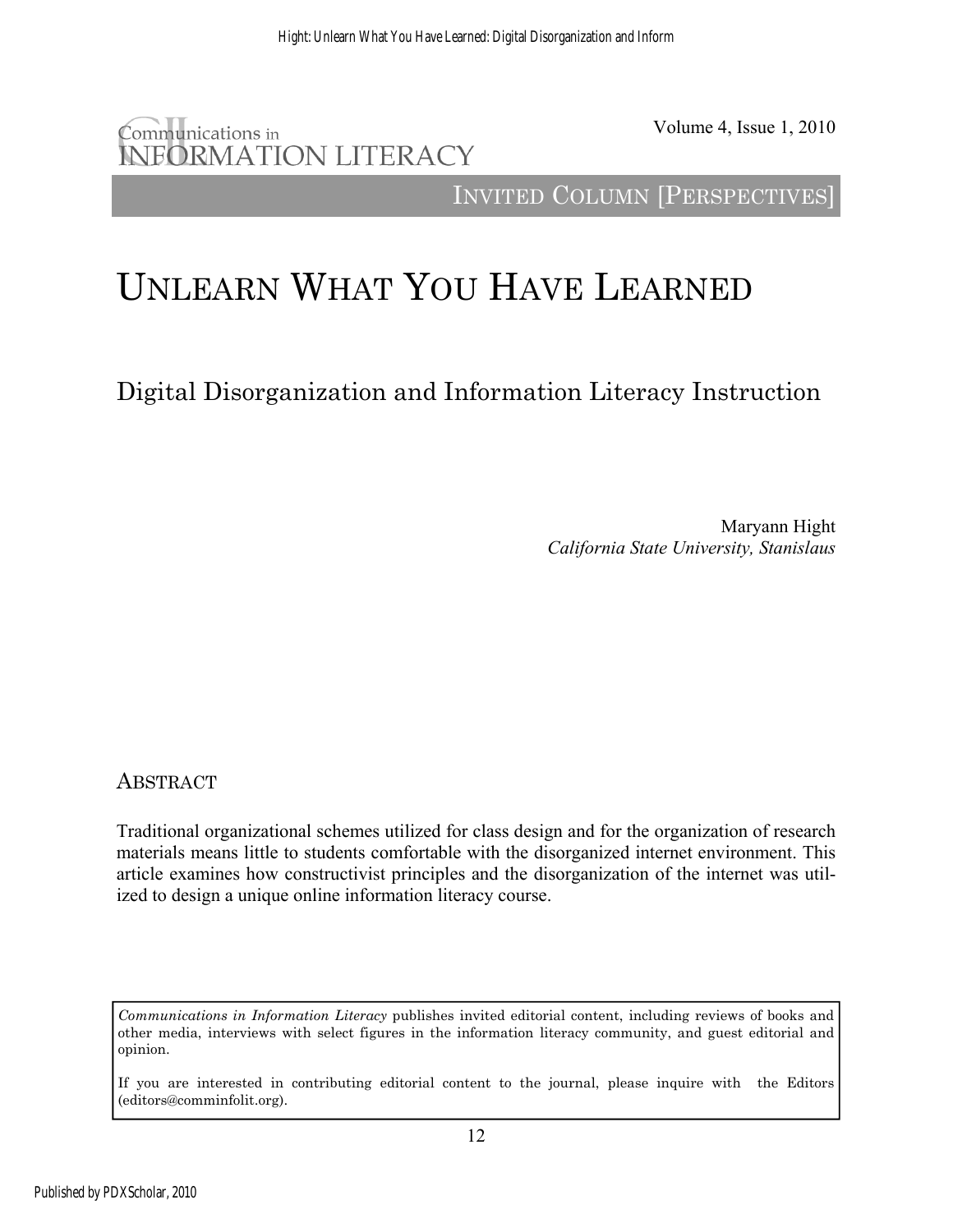### **INTRODUCTION**

When I was challenged to design an upper division research and information literacy course to be delivered wholly online, I hunted through the literature for those perfect articles that would give me all the answers about designing online information literacy classes. What I found instead were two publications that altered my view of online learning altogether.

The first of these was an article by Roy Rosenzweig titled "Can History be Open Source? Wikipedia and the Future of the Past," in which Rosenzweig analyzes the accuracy of history articles in Wikipedia and speculates how such a tool may be utilized by historians.

In 2006, when this article was published, many librarians and academics were skeptical that unmediated publication would ever have any kind of academic authority and actively sought to discourage any student use of Wikipedia. Rosenzweig, however, called Wikipedia "the most important free historical resource on the World Wide Web (Rosenzweig, 2006, p. 119). He also states, "One reason professional historians need to pay attention to Wikipedia is because our students do" (p. 136). Rosenzweig acknowledges that the articles in Wikipedia reflect the specialized interests of the contributors and that the articles lack the literary sophistication and voice of well known historians. Based on those observations, he presents this intriguing idea: "Could we, for example, write a collaborative U.S. history textbook that would be free to all students? An open source textbook would not only be free to everyone to read, it would also be free to everyone to write" (p. 145). Wikipedia's alternative publishing model with its

collaborative nature, suggests an alternative not only to the traditional publishing industry but also to the self-contained tutorials and lessons commonly used in online class design. As technology changes the scenario for the production and presentation of research material, can the accepted format for information literacy instruction likewise shift? The ideas presented in Rosenzweig's article started to push my ideas about the pedagogy for online learning and online class design in a new direction.

A second publication shifting my view of online learning was David Weinberger's book "*Everything is Miscellaneous*, *The Power of the New Digital Disorder*" (2007a) in which he explores the implications of the complete lack of formal organization that information in digital format offers. No matter how often librarians show them the tricks of the trade and espouse the virtues of subject headings and controlled vocabularies, students merrily search Google first with whatever keywords come to mind. Searching our precious databases in the same way, they click through catalog records and article titles with lightning speed and show no regard for the painstaking work required to create the databases and indexes. Reading Weinberger's book made me realize why this is so. Most students now entering college have no experience with the printbased organizational methods of library catalogs and databases. Traditional organizational schemes mean nothing to students who are learning research skills in the random, digital, free-for-all of the internet. Anyone can, as Weinberger explains, create unique organizational schemes based on what is relevant to each individual.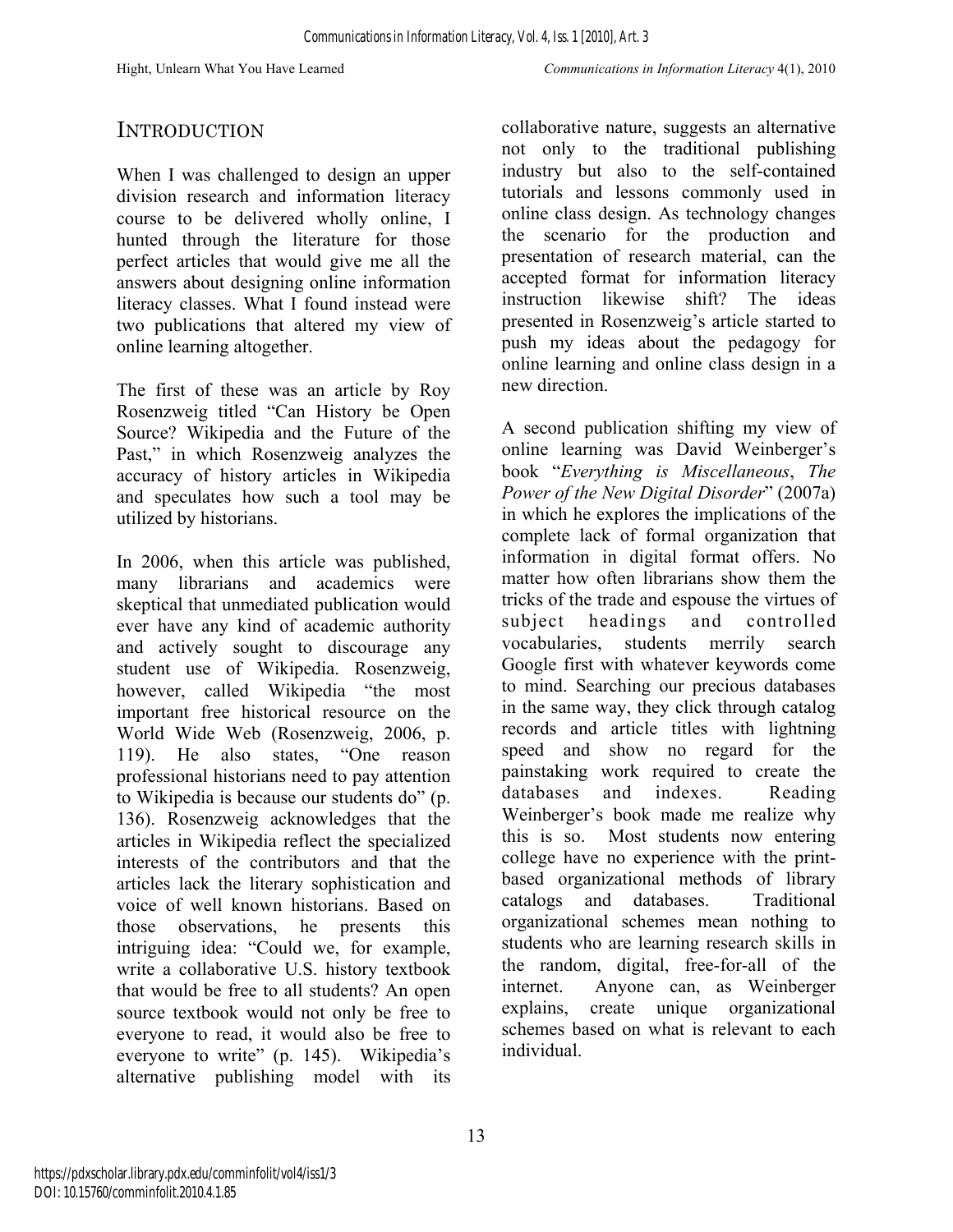# UNLEARNING TRADITIONAL RESEARCH INSTRUCTION

Rosenzweig's article about Wikipedia and the creation of information and Weinberger's book about the organization of information are just two examples of what the online environment demands of information literacy instruction. Designers of online courses must heed Scott's (2008) advice to "unlearn what you have learned about controlling your online content." This quote comes from an article about marketing, but some would say that librarians are marketers of sorts and students are customers. "Face it: Nobody cares about your products and services except you and others in your organization. What your potential customers do care about are [sic] themselves. They care a great deal about solving their problems."

It struck me that presenting students with problems to solve using the research resources available through the library and general internet provided a good framework for an online class, so the final design of my class included 13 modules in which students are given problems to solve. While they are directed toward library-based resources, they are not restricted to specific methods of searching or to the use of library vetted material.

The first 10 modules require students to explore resources and write a 4 to 6 paragraph evaluative essay at the end of each module that they post on a class wiki. The final three modules require more research and longer writing assignments. Group work is not required at any point, although the students often form study groups, and the wiki does allow for interaction between students. Students receive some investigations mandates. For example, when reviewing and comparing

reference sources, students must include comments about the organizational structure, be it print or online. The modules build on each other so that the students' skills continue to expand as they move through the course. Students choose the subject areas they wish to explore, personalizing the research experience. Because students are writing about personal experiences in a public wiki space and everyone in the class can read the posts, they have little to no opportunity to plagiarize.

The assignment for which the students show the most enthusiasm involves investigating and analyzing hoax sites. My favorite one to read is a module in which the students choose an area of research, find five important books, authors, or journals related to the research subject, and justify their choices. In a final essay, students read a lengthy web "rant" by Jaron Lanier about the wisdom of trusting the collective unconsciousness of the internet, then argue for or refute one or more of his points by employing their research skills.

### STUDENT REACTION

Most students expect an online class to consist of a series of hoops to jump through in an orderly checkbox fashion. Students find the first 2 weeks of this online class difficult because few of them have used a wiki (although the WetPaint wiki used utilizes many of the features of Facebook), and most of them have done no more than skim the surface of the internet for academic research. Even juniors and seniors in the class have little experience using library resources. Usually by the third module, the students realize that they can control the manner and content of their learning and become comfortable with the structure and pace of the class. They become confident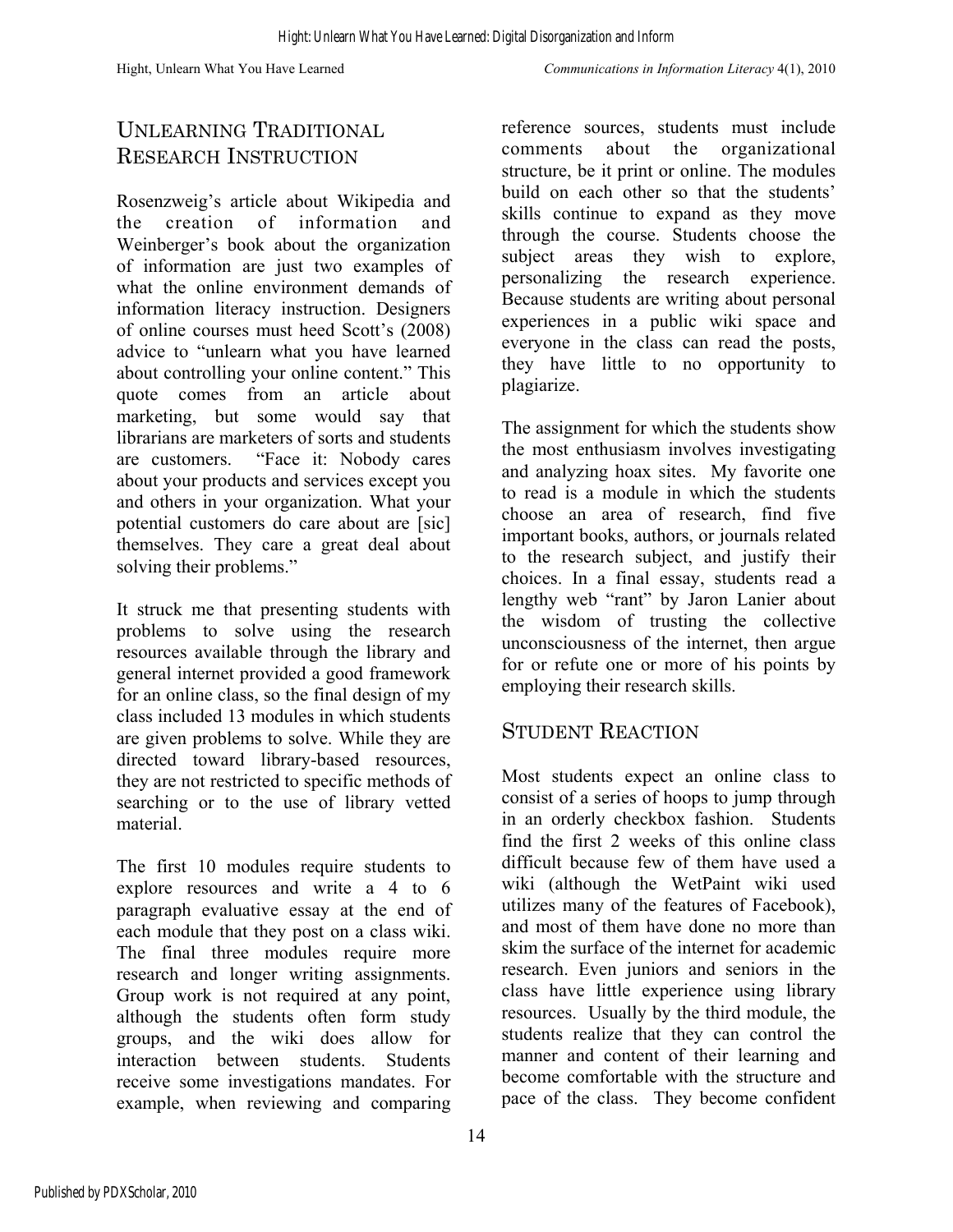researchers as they delve into the complexities of both the internet and of research. Without heavily structured course content, I am free to act as a facilitator and a guide, responding to students as their individual level of research sophistication develops.

The following quotes are excerpts from student essays written during a module that focused on ways students experienced information organization presented by library databases and internet resources. In this lesson, students were to watch David Weinberger's Google Tech Talk about his book (2007b), then find the book in the University Library catalog, note the subject headings, and use those subject headings to search an article database of their choosing. Next they were to use those same subject terms to search Google and Google Scholar, comparing the results. What they learn from that experience is unique to each student.

"I must say, this assignment felt quite daunting to me at first. However, I feel that I have learned quite a bit about how information is grouped and categorized in specific places. I know that, depending on what I am looking for, some databases will be better than others. I know that being more specific in search terms will yield more specific results."

"I learned the importance of paying attention to the subject heading and using the drop down menu to refine my search. The results were entirely different when I did this."

"I had never looked up subject headings when doing my research. I found it extremely useful."

"I work in the law library at a prison.

I found it interesting that David [Weinberger] mentioned that writers and publishers determine what is printed in encyclopedias. The inmates are always complaining if there is a certain topic they are trying to find that isn't in the book. I always tell them to complain to the publisher."

"That tree diagram he [David Weinberger] showed was very similar to the Incident Command System used in the military and fire service."

"What I learned was that WHERE you do your searches is just as important as what you enter into a search engine."

The learning outcome for this module was for students to critically analyze and evaluate materials and information. These comments show the variety of learning experiences that can result from the same investigation. In a traditional class setting, the professor may have provided a bulleted list of the organizational features of the online resources and set the students to investigate each one. With little direction, students discover the importance of those features on their own.

#### **ASSESSMENT**

In designing my class, I sought to provide students the freedom to explore various subjects and approaches to research. There is a wide range in the level of research maturity demonstrated in postings for assignments, making it difficult to apply simple assessment tools.

Assessment is necessary of course, not only for grades, but also for determining if the course design was effective. I decided to use a rubric and established what I believed to